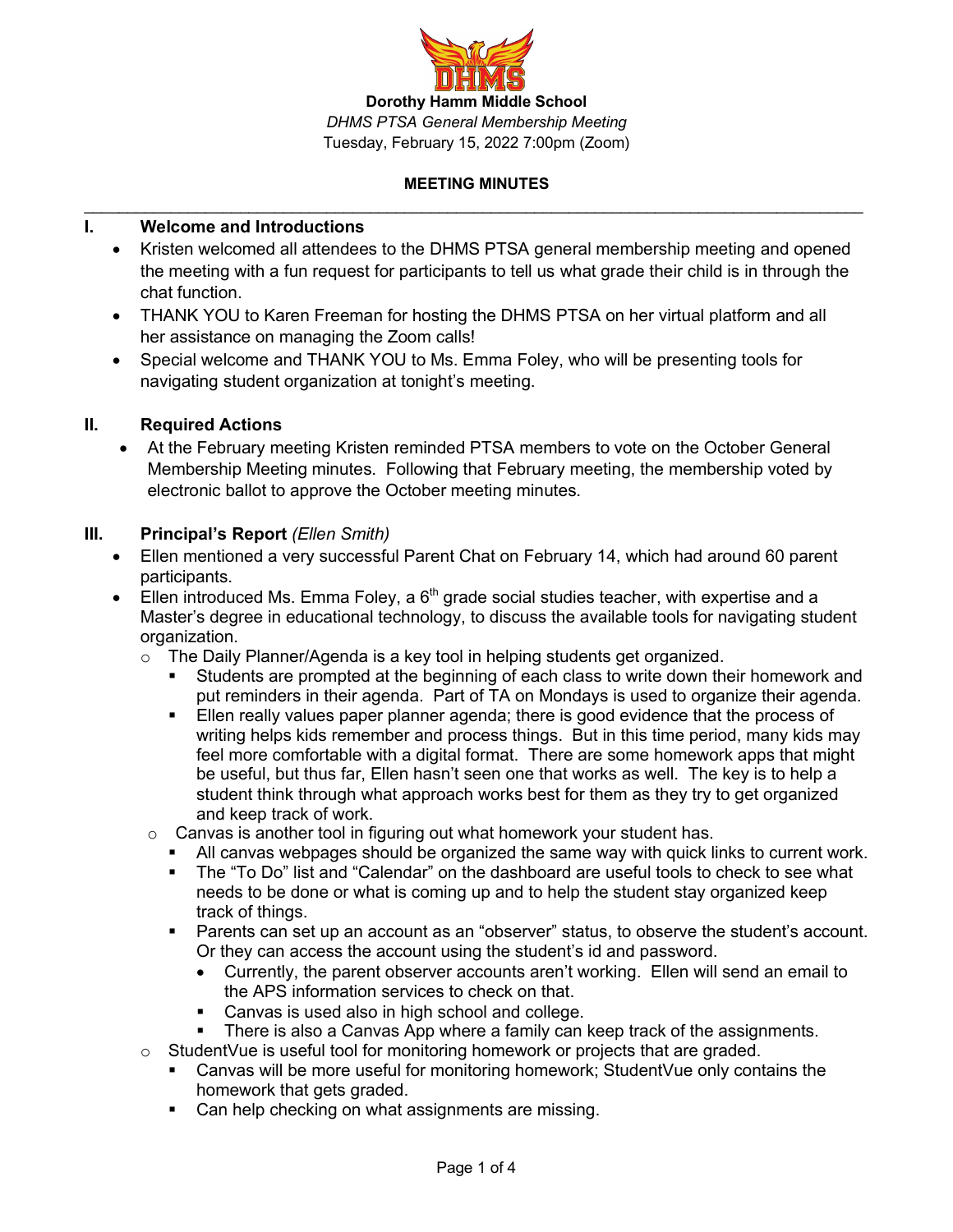

- Sometimes, when a student fails to turn in an assignment, it will be marked as missing but graded as 50%. This means that the assignment is missing but is intended not to penalize the student's behavior for failing to turn in the assignment.
- $\circ$  If a student submits a late assignment, the student needs to send a note to the teacher because teachers do not get a notification of when missing assignments get turned in late.
- Ellen reminded parents that course request forms are due for rising  $7<sup>th</sup>$  and  $8<sup>th</sup>$  graders by February  $25<sup>th</sup>$ . The counseling team has made presentations to all the classes already.
	- $\circ$  Ellen encouraged parents to talk to their kids about the course selections. Parent signature is needed. Parents can reach out to grade-level counselor with any questions.
- Covid testing update
	- $\circ$  DHMS has a new testing company with a new testing date—Monday morning 7.30-9.30 am.
	- $\circ$  Ellen reminded parents that they will need to re-register their student to opt-in to the testing program because APS has contracted with a new company for the testing.
- Parent-Teacher-Student Conferences
	- $\circ$  Ellen noted that the conferences are coming up March 3 (afternoon) and March 4 (no school March 4).
	- $\circ$  DHMS will be sending around a sign-up genius for parents to sign up for 5-minute conferences with teachers. It will be a virtual "arena" style conferencing approach. There
	- $\circ$  Sign-up will be a first-come/first-served approach, as there are not likely to be enough slots for every student's parent to visit with a teacher. So, feel free to consider which teachers you most want to talk to.
	- o Also, Ellen encourages students to join their parents in conferences.
- **Spring Sports** 
	- $\circ$  Ellen mentioned that DHMS is starting to get ready for spring sports. Swim and Dive and Track are coming up; the interest meeting is on February 22.
		- If you are interested in participating, your student will need to have physical form on file with the school.
	- o Winter sports are still going strong:
		- Girls' basketball team had a win over TJ today
		- Wrestling has a match against TJ on Thursday.
- End of the year planning
	- $\circ$  Ellen mentioned that there are conversations with the school Superintendent about the endof-the-year celebration. They should know more about what that promotion will look like soon.
- Testing
	- $\circ$  Ms. Cerrud reported that the 8<sup>th</sup> grade will have a writing test (3/17-18). SOLs will be scheduled for the end of April and May.

# **IV. Record Prior Items**

Kristen and Dena discussed how to approve the October 2021 General Membership Meeting Minutes. It needs to be verified that at least 10 voting members have approved the minutes, so Kristen reminded people to vote, using the link in the latest Phoenix newsletter.

# **V. President's Report** *(Kristen Shattuck)*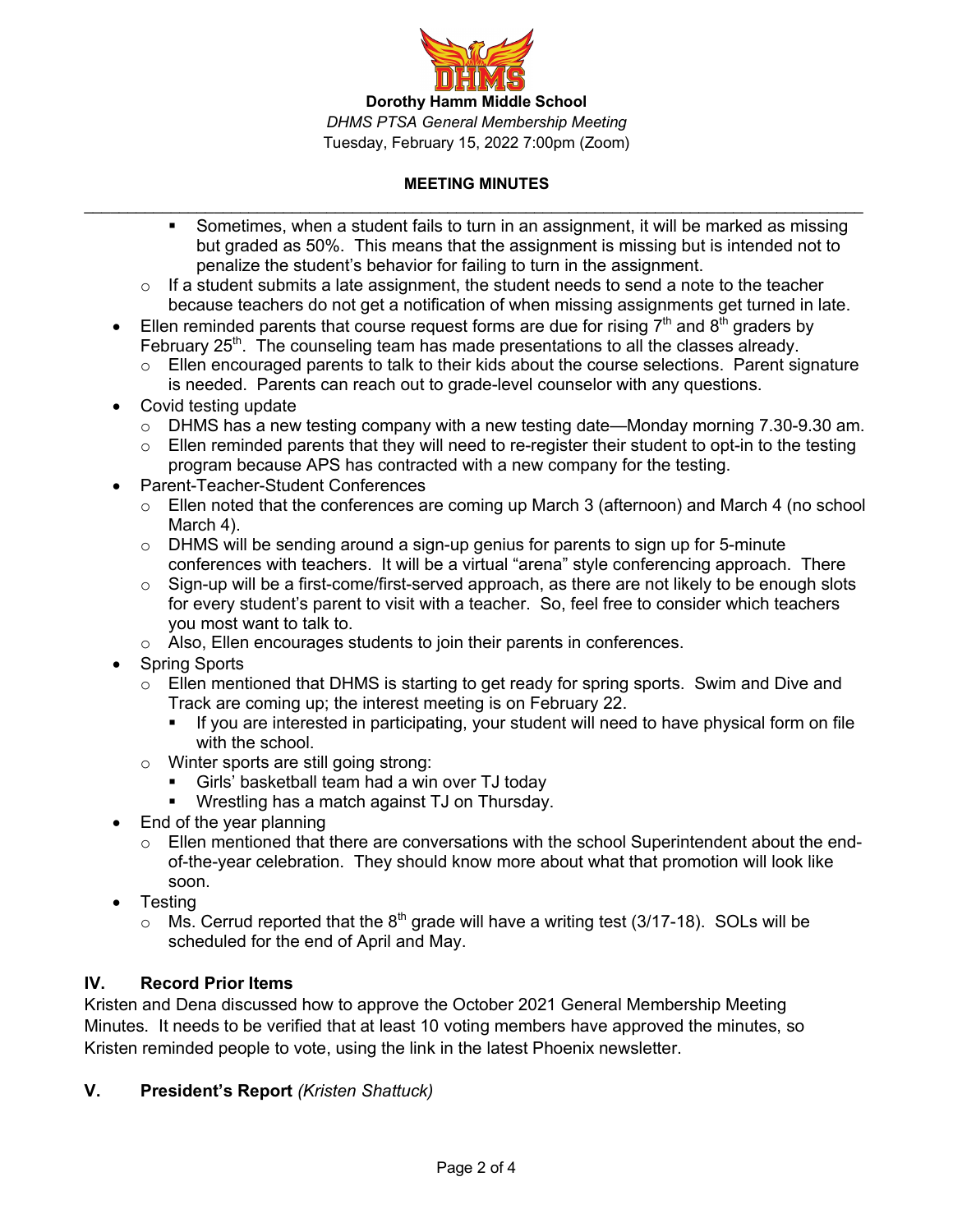

- Kristen drew attention to the fact that the APS school Superintendent has proposed significant changes to the Virtual Learning Program (VLP). Kristen encouraged anyone interested in check out the links in the Phoenix newsletter sent out on Monday.
- Kristen also mentioned the APS community engagement opportunity "Living Schoolyard Initiative." For those interested in that initiative, check out the Phoenix Post.
- Kristen mentioned that the PTSA has been busy appreciating teachers and staff, including the upcoming (February 18) event to provide breakfast for the teachers.
- Kristen noted that there will be many opportunities for volunteering coming up. In particular, the PTSA has started planning the spring community event (similar to the outdoor party that was held in the fall). In addition, we will be putting together a celebration for the  $8<sup>th</sup>$  grade promotion, for which there will be lots of opportunities to volunteer, particularly for  $7<sup>th</sup>$  grade parents.
- Programs (*Christa Mansur*)
	- o Christa reported that PTSA was able to fund 20 of the teacher grant requests, for a total of over \$12,000.
	- $\circ$  Carole Russo and Ms. Kennedy worked hard to change the science fair from in-person to virtual. DHMS had 9 finalists, who were entered in the regional science fair at Wakefield High School. THANK YOU to volunteers and participants.
- Membership report (*Susan Rao*)
	- o Susan reported that DHMS PTSA currently has 530 members (as of end of January) and has taken in \$14,385 in membership dues.
	- $\circ$  In the past, there have been additional membership drives in the spring, but the last time to likely do one is in March, since most people joining after that are typically carried over into the next year.
	- $\circ$  Kristen mentioned that the PTSA is considering some additional opportunities to do another membership push before the end of the year, possibly at the spring community event.

# **VI. Treasurer's Report** (*Kami Ragsdale*)

- Monthly financial report
	- $\circ$  Kami reported that current income to date (as of January 31, 2022) is \$36,468. The ending cash balance as of 1/31/22 (less outstanding checks) is \$46,866.

# **VII. New Business**

Ellen encouraged people to watch the APS videos for Black history month and DHMS broadcast team videos; they are excellent! Kristen mentioned that the links are in the latest Phoenix post.

# **VIII. Upcoming Dates**

- **Monday, February 21 –** NO SCHOOL for students (President's Day)
- **Friday, March 4th** NO SCHOOL (Conferences)
- **Thursday, March 10 – Saturday, March 12** Annie Jr. Musical
- **Tuesday, March 15th** DHMS PTSA Meeting, 7:00pm
- **Wednesday, March 16th** Early Release (11:54am Dismissal) *\*B Day (Gold Day)\**
- **Friday, April 8th** End of 3rd Quarter
- **Monday, April 11th-Friday, April 15th** NO SCHOOL (Spring Break)